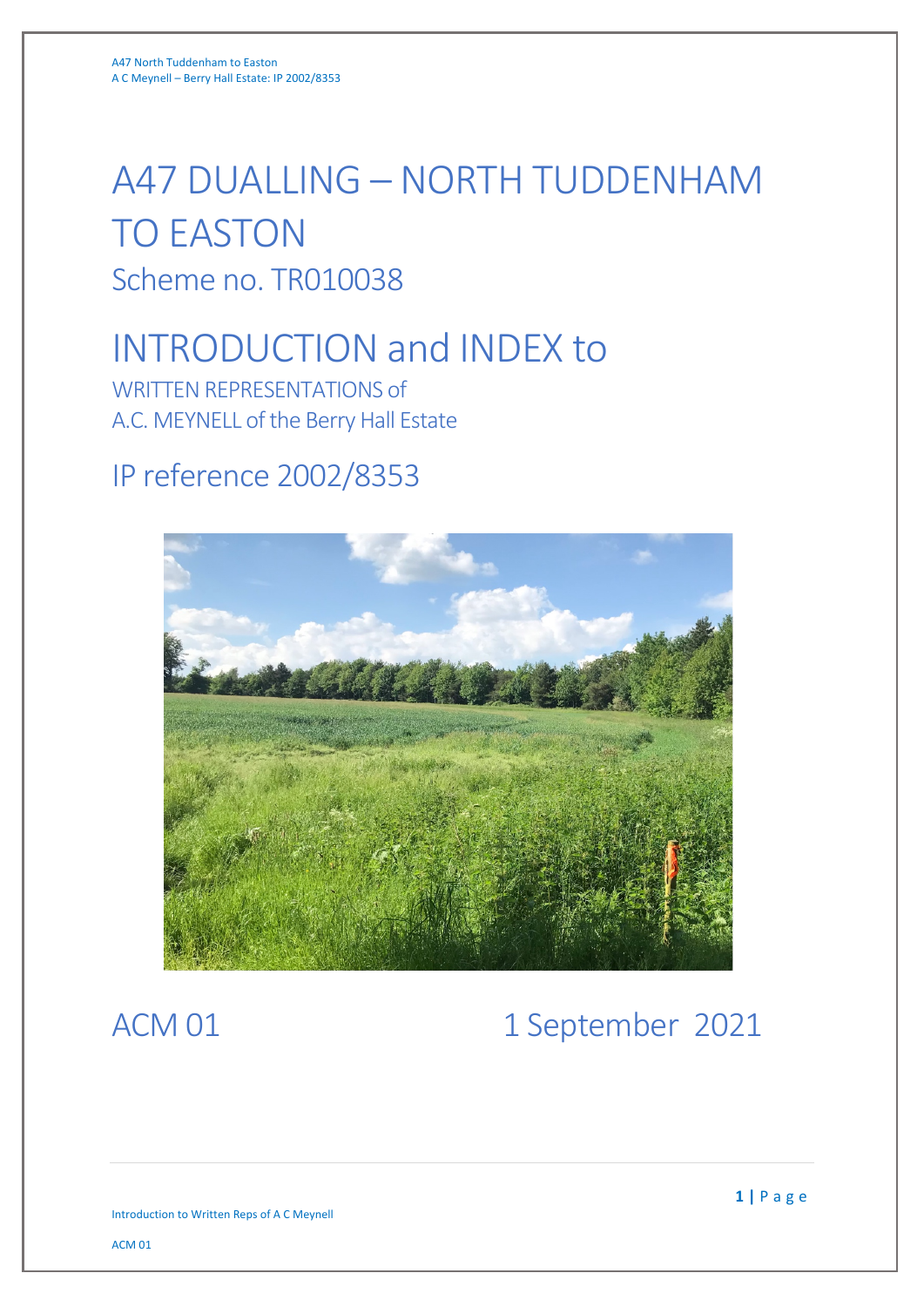A47 North Tuddenham to Easton A C Meynell – Berry Hall Estate: IP 2002/8353

Infrastructure Planning

Planning Act 2008

The Infrastructure Planning (Examination Procedure) Rules 2010 Regulation 10

The A47 North Tuddenham to Easton

Development Consent Order 202[x]

### INTRODUCTION and INDEX to

#### WRITTEN REPRESENTATIONS OF ANTHONY CHARLES MEYNELL

Application reference: TR 010038

Interested Party reference: 2002/8353

Document reference: ACM 01

Date: 1 September 2021

**2 |** Page

Introduction to Written Reps of A C Meynell

ACM 01